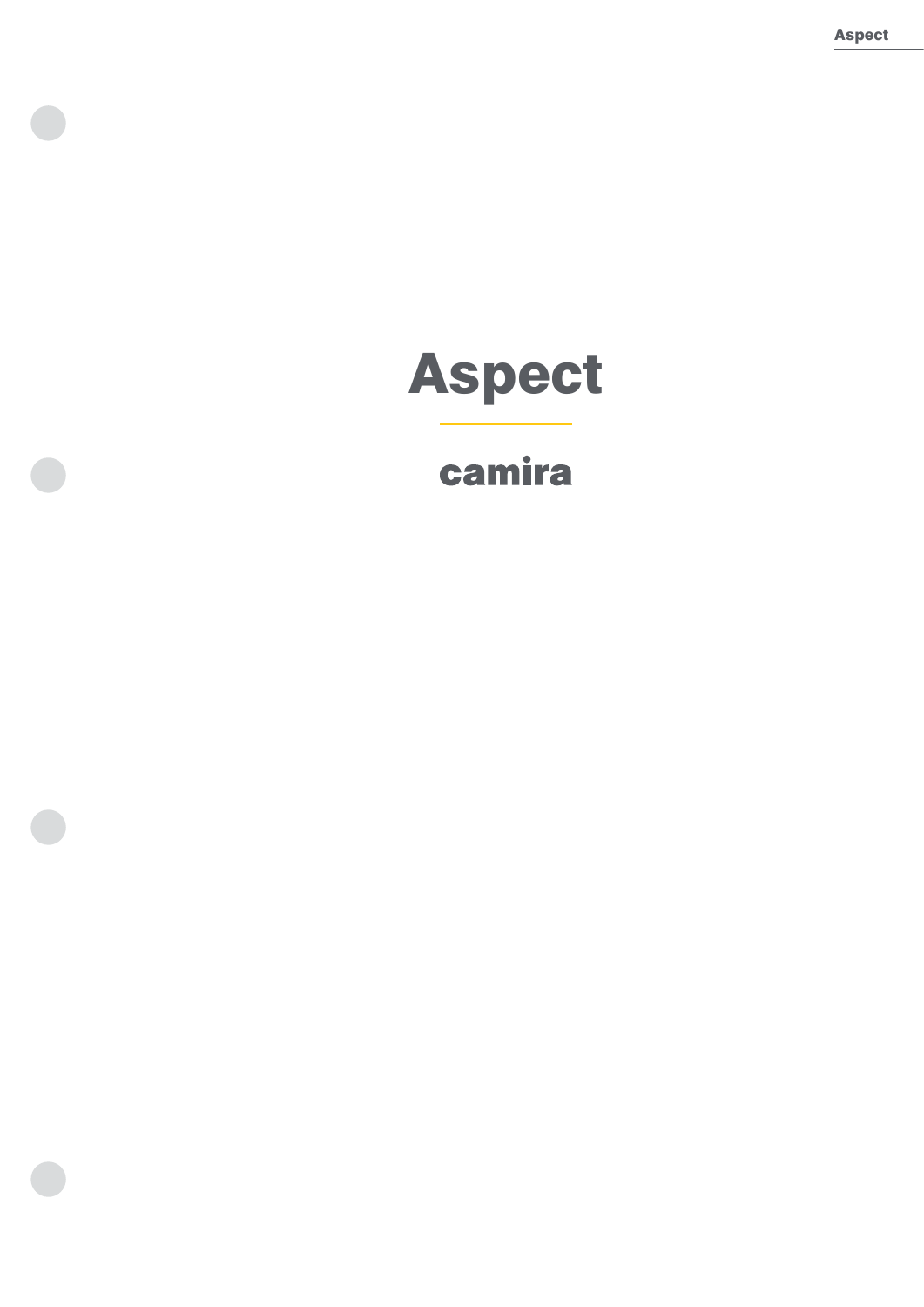### Aspect

www.camirafabrics.com



Atacama ACT01



Amalfi ACT02



Halong ACT05



Petra ACT07



Meteora ACT08



Zion ACT09



Capones ACT10



Sahara ACT13



Yosemite ACT14



Marrakech ACT03



Cappadocia ACT04



Calabria ACT06





Gorkha ACT12



Bamburgh ACT15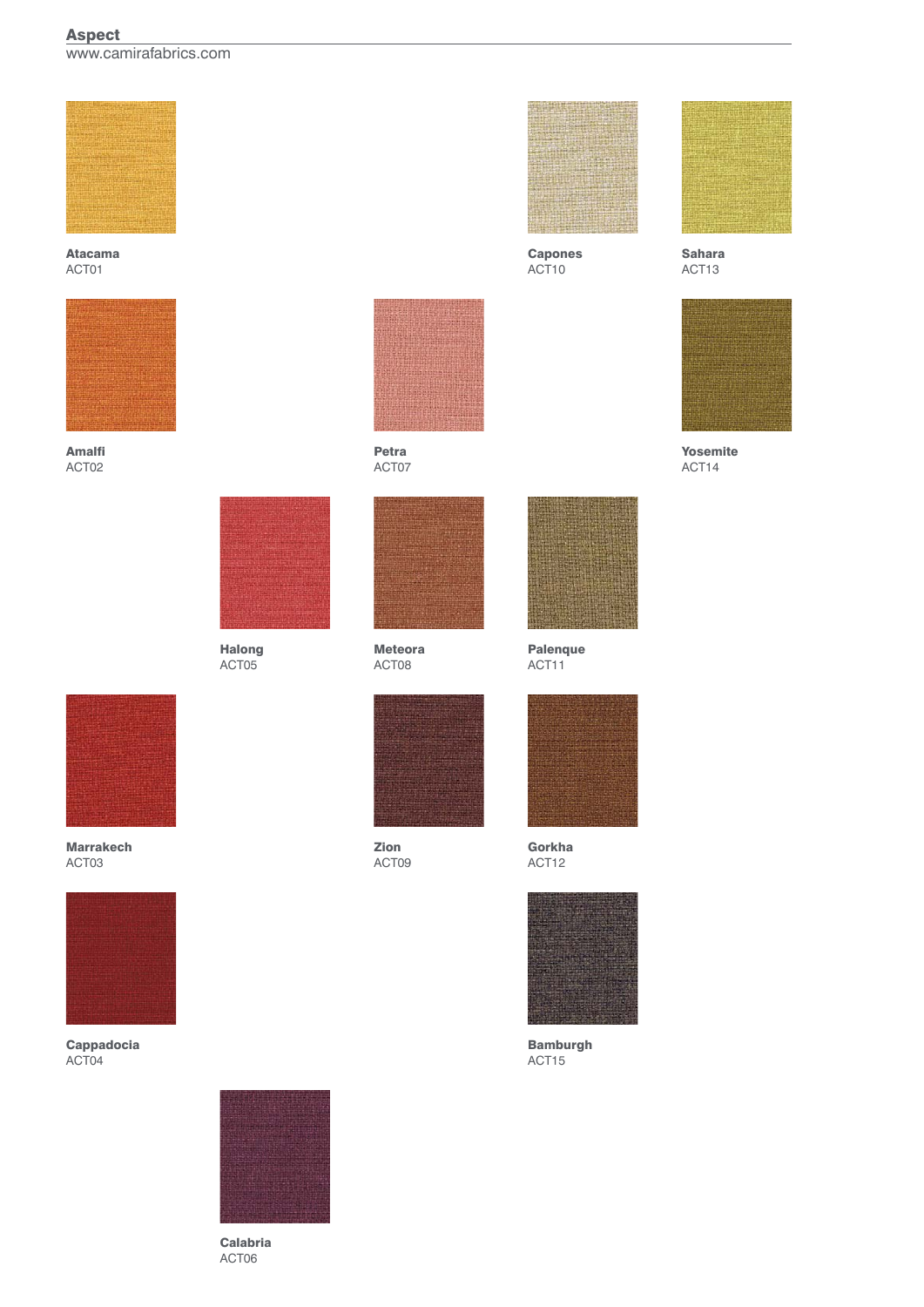### Photographic fabric scans are not colour accurate. Always request actual fabric samples before ordering.



Serengeti ACT16



Catbells ACT17



Matterhorn ACT19



ACT22





Molokai ACT26

Otago ACT25



Dolomites ACT28



Malham ACT29



Jasper ACT21



Lucerne ACT23



Patagonia ACT18



Everest ACT27



Rainer ACT24



Galapagos ACT30



Aurora ACT31